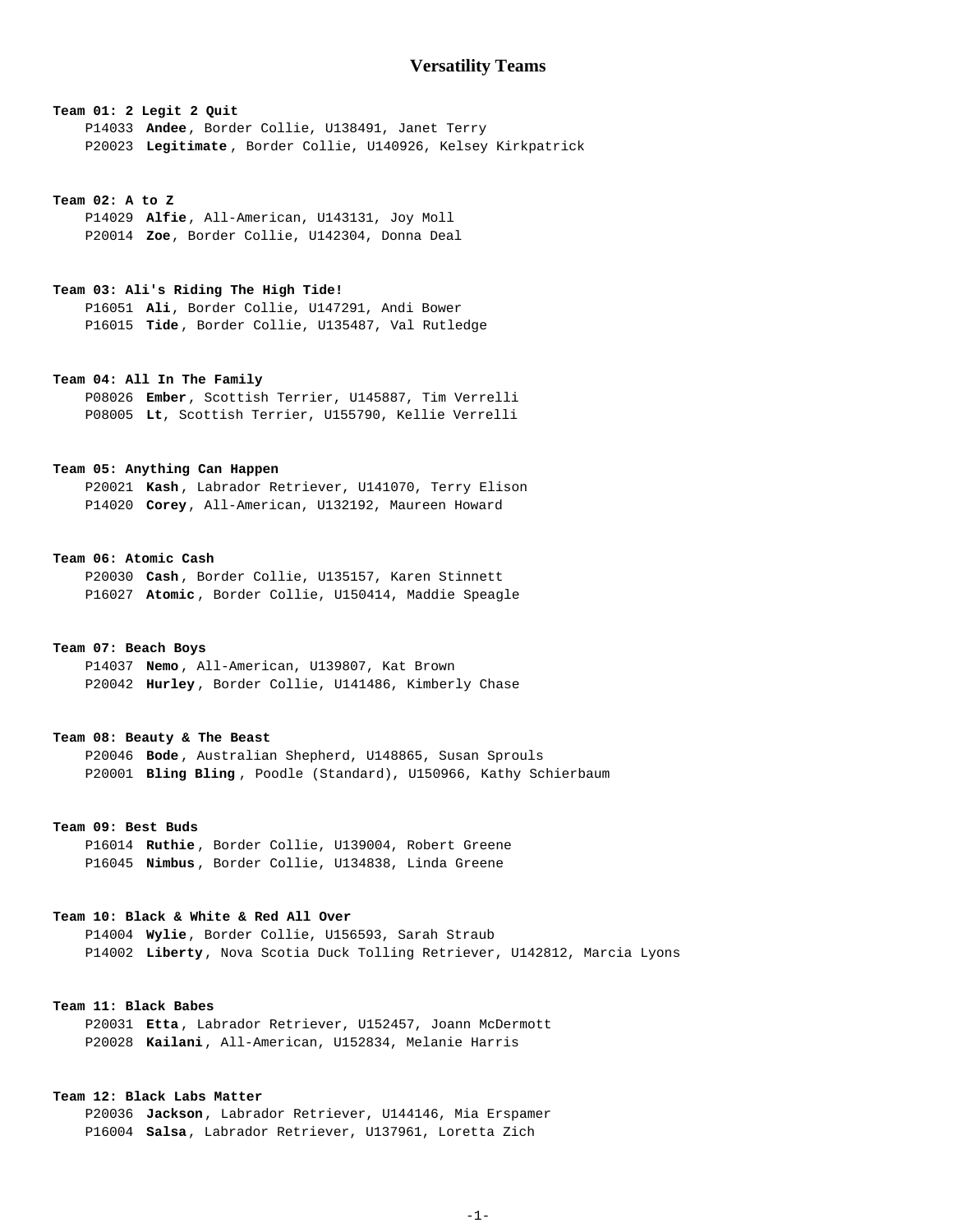# **Versatility Teams (cont.)**

## **Team 13: Blur Of Fur**

 P12011 **Zep**, Shetland Sheepdog, U136743, Cindy Ratner P12030 **Cullen** , Shetland Sheepdog, U138005, Jane Plamondon

#### **Team 14: Border Cardi Party**

 P08022 **Shadow** , Cardigan Welsh Corgi, U147795, Richard Petersen P16005 **Sirrah** , Border Collie, U135122, Joan Kurlander

#### **Team 15: Braedan's Getting Razzed!**

 P16011 **Braedan**, Border Collie, U136623, Debbie Spence P14030 **Razzi**, English Springer Spaniel, U145098, Crystal Anderson

## **Team 16: Bringing That "A" Game!**

 P20032 **Graphite** , Border Collie, U140630, Paulena Renee Simpson P16048 **Phenomenon** , Border Collie, U142999, Merritt Speagle

## **Team 17: Caution! Chemical Combustion**

 P16046 **Zyme** , All-American, U131922, Carol Voelker P16041 **Torch**, Border Collie, U140173, Jacqueline Hoye

#### **Team 18: Celt's Zesty Moves**

 P14014 **Celt** , Border Collie, U138380, Eileen Wilentz P16019 **Zesty**, Border Collie, U134860, Sharon Wirant

## **Team 19: DD-licious**

 P14005 **Dahli**, Border Collie, U153038, Lauren Kras P14011 **Simi** , Border Collie, U145707, Sharon Wirant

## **Team 20: Diamond And The Scruff**

 P16035 **Super Gem** , Border Collie, U137217, Rosie Sutherland P14032 **Casey**, All-American, U147646, Tom Bowman

### **Team 21: Diamond Dogs**

 P12020 **Decker** , Chinese Crested, U142134, Val Rutledge P08014 **Ziggy**, Pembroke Welsh Corgi, U143216, Tabitha Krol

### **Team 22: Doogie Is On A Binge**

 P20018 **Doogie** , Border Collie, U142349, Brent Gokbudak P16057 **Binge**, Border Collie, U142348, Tracy Golden

## **Team 23: Double D's Cleaning House**

 P12031 **Dusty**, Miniature Schnauzer, U143200, Heather Smith P12028 **Dyson**, Miniature Schnauzer, U139603, Meg Haviland

## **Team 24: Double Siber Derps**

 P20043 **Spencer Davis** , Rico Suave Dog, U145351, Annie DeChance P20010 **Kayak**, Siberian Husky, U142028, Tracey Roth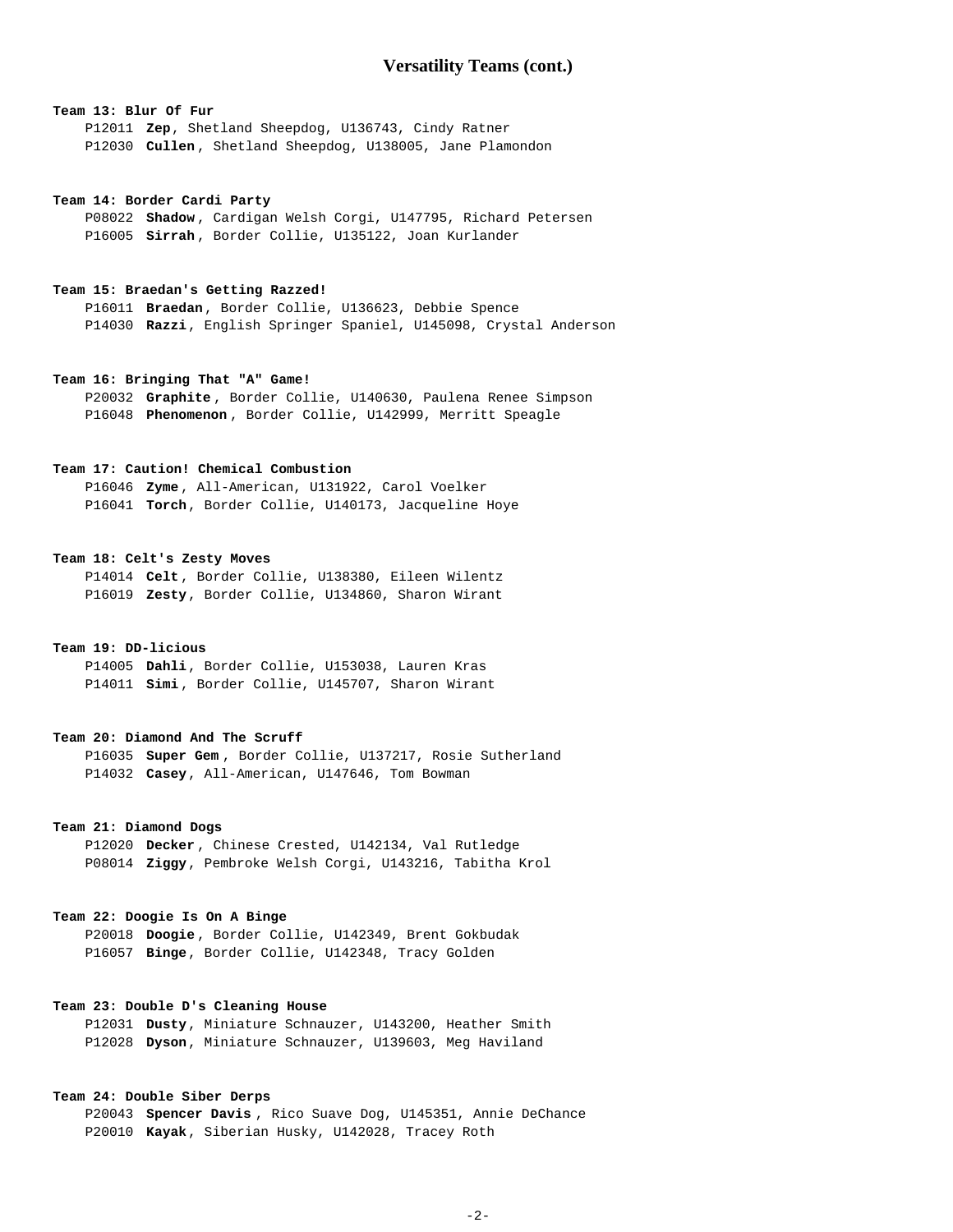## **Team 25: Double TRI-ble**

 P16010 **Fara** , Border Collie, U138954, Eric Swanson P20053 **Aston**, Border Collie, U138688, Eden Heigel

#### **Team 26: Double Trouble**

 P16024 **Echo** , Border Collie, U149095, H.Lee Miller P16044 **Sassy**, Border Collie, U150679, Pamela Fish

#### **Team 27: Dream Team**

 P14022 **Speedo** , Shetland Sheepdog, U137863, Susan Crank P12004 **Dreamer**, Shetland Sheepdog, U137372, Abigail Beasley

## **Team 28: Elise plays with Phire**

 P12024 **Elise**, Shetland Sheepdog, U133559, Tina Desrosiers P08011 **Phire**, Swedish Vallhund, U510054, Barb Atkinson

## **Team 29: Family Ties**

 P16032 **Jax**, Border Collie, U151919, Michael Fitch P08015 **Bing** , Toy Fox Terrier, U143092, Karena Kosco

### **Team 30: Fantastic Explorers!**

 P14001 **Fanta**, Border Collie, U141526, Sheyla Gutierrez P12002 **Dora** , Shetland Sheepdog, U133858, Patricia Toro

### **Team 31: Fear Less!!**

 P08023 **Focus**, Papillon, U147839, Brenda Kautz P08030 **Oliver** , Toy Fox Terrier, U142738, Daneen Fox

### **Team 32: Finding Happiness**

 P12016 **Radar**, Shetland Sheepdog, U153274, Sandy Scott P16021 **Joyful** , Brittany, U152028, Andrea Lee

## **Team 33: Flashing Wats Of Lightning**

 P12049 **Flash**, Shetland Sheepdog, U138948, Kayla Adams P08013 **Watson** , Pembroke Welsh Corgi, U151260, Julie Neer

### **Team 34: Fred & Ginger**

 P16039 **Clewe**, Border Collie, U139670, Lauren Kras P16061 **Sadie**, Border Collie, U140160, Kimberly Smith.

## **Team 35: Giddy Up D'Kin!**

 P12007 **Giddy Marie** , Pyrenean Shepherd, U146000, Elizabeth Evans P12008 **D'Kin**, Beagle, U154516, Elise Smith

## **Team 36: Girls Just Wanna Have Fun**

 P20041 **Maewyn** , Golden Retriever, U144983, Linda Rose P16049 **Lyric**, Border Collie, U144551, Debra Lazaro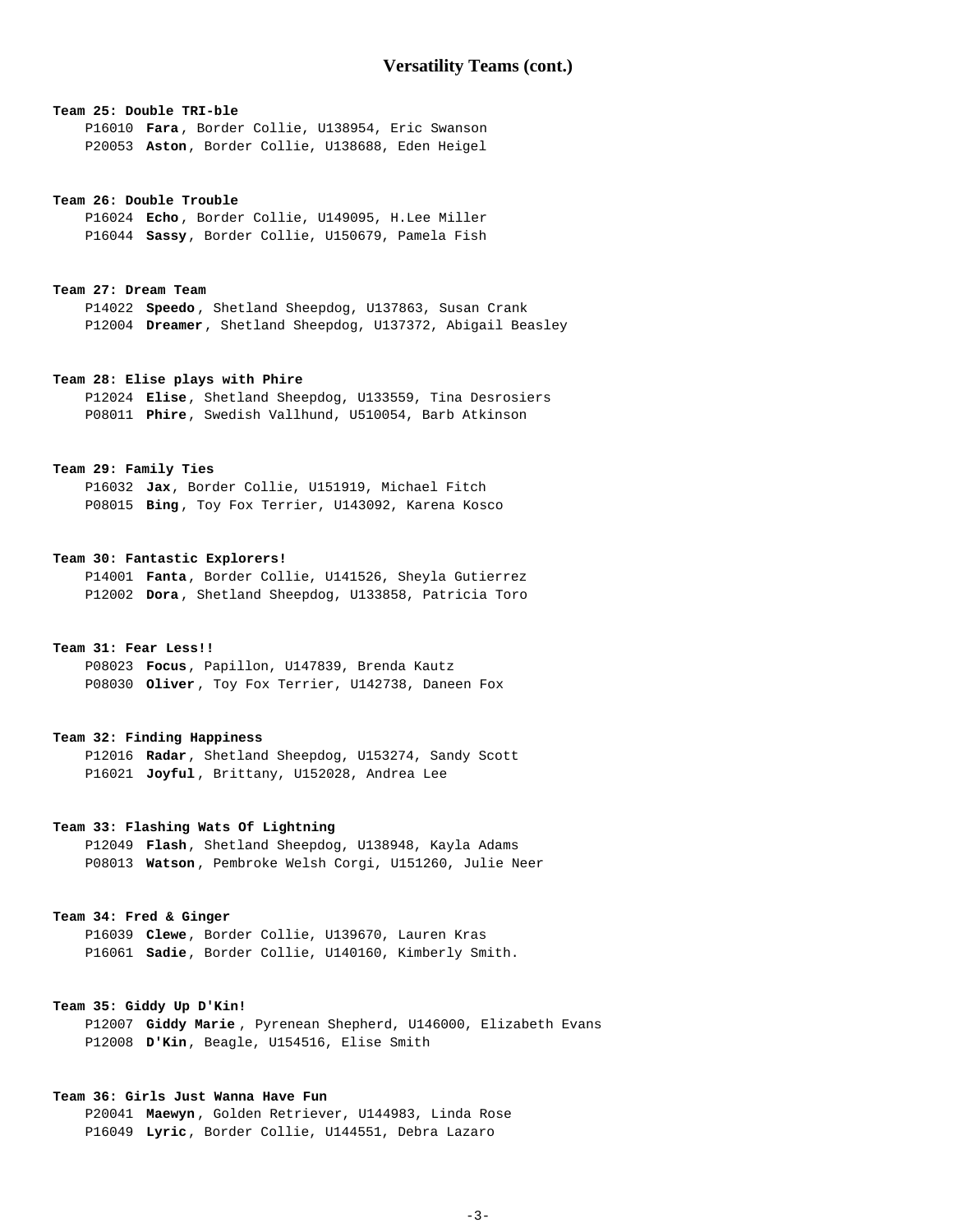# **Versatility Teams (cont.)**

## **Team 37: Got To Have Faith**

 P16037 **Singe**, Border Collie, U512482, Windi Williams-Weaver P20039 **Lilah**, All-American, U149378, Raechel Drill

#### **Team 38: Hold My Beer & Watch This!**

 P14017 **Epic** , Border Collie, U141068, Lexi Brigante P12032 **Skecher**, Shetland Sheepdog, U133370, Barb Davis

### **Team 39: Inked With Love**

 P16055 **Ink**, Flat-Coated Retriever, U134861, Laura Harper P16054 **Agape**, Border Collie, U132552, Kevin Kent

#### **Team 40: Jump, Jump .... SQUIRREL!**

 P12003 **Brink**, All-American, U145310, Beth Martin P20038 **Finnegan** , Nova Scotia Duck Tolling Retriever, U153808, Jennifer Goldberg

# **Team 41: Keep'n It Low-key**

 P14012 **Panda**, Border Collie, U133128, Kaitlyn Rohr P16025 **Loki** , Australian Shepherd, U144883, Grete Mortley

#### **Team 42: Kip Raya**

 P08010 **Raya** , Poodle (Miniature), U133661, Suzanne Wesley P20037 **Kip**, Australian Shepherd, U140726, Steven Jacobs

## **Team 43: Loud and Proud**

 P16002 **Cosmic** , All-American, U150137, Kara Sheerer P16060 **Static** , All-American, U140347, Christy Hiles

#### **Team 44: Lover Boys**

 P16023 **Brody**, Border Collie, U512651, Karann Holman P20017 **Cameron**, Border Collie, U148267, Mike Holman

## **Team 45: Magnificent Reds**

 P12012 **Rumba**, Nova Scotia Duck Tolling Retriever, U512208, Jaime Ramirez P14019 **Huckleberry** , Nova Scotia Duck Tolling Retriever, U145581, Jennifer Goldberg

## **Team 46: Mic's Got This In A Minit!**

 P14021 **Mic**, Australian Cattle Dog, U135243, Pat Liddy P08017 **Minit**, Shetland Sheepdog, U139214, Shari Vespested

## **Team 47: Mini Border Crossing**

 P12022 **Mochi**, Poodle (Miniature), U141635, Linda Matsubayashi P16058 **Zydeco** , Border Collie, U133110, Sandra Orr

## **Team 48: Mostly Harmless**

 P20006 **Sequel** , Border Collie, U512120, Janet Gauntt P20004 **Trillian** , Australian Shepherd, U152238, Katrina Parkinson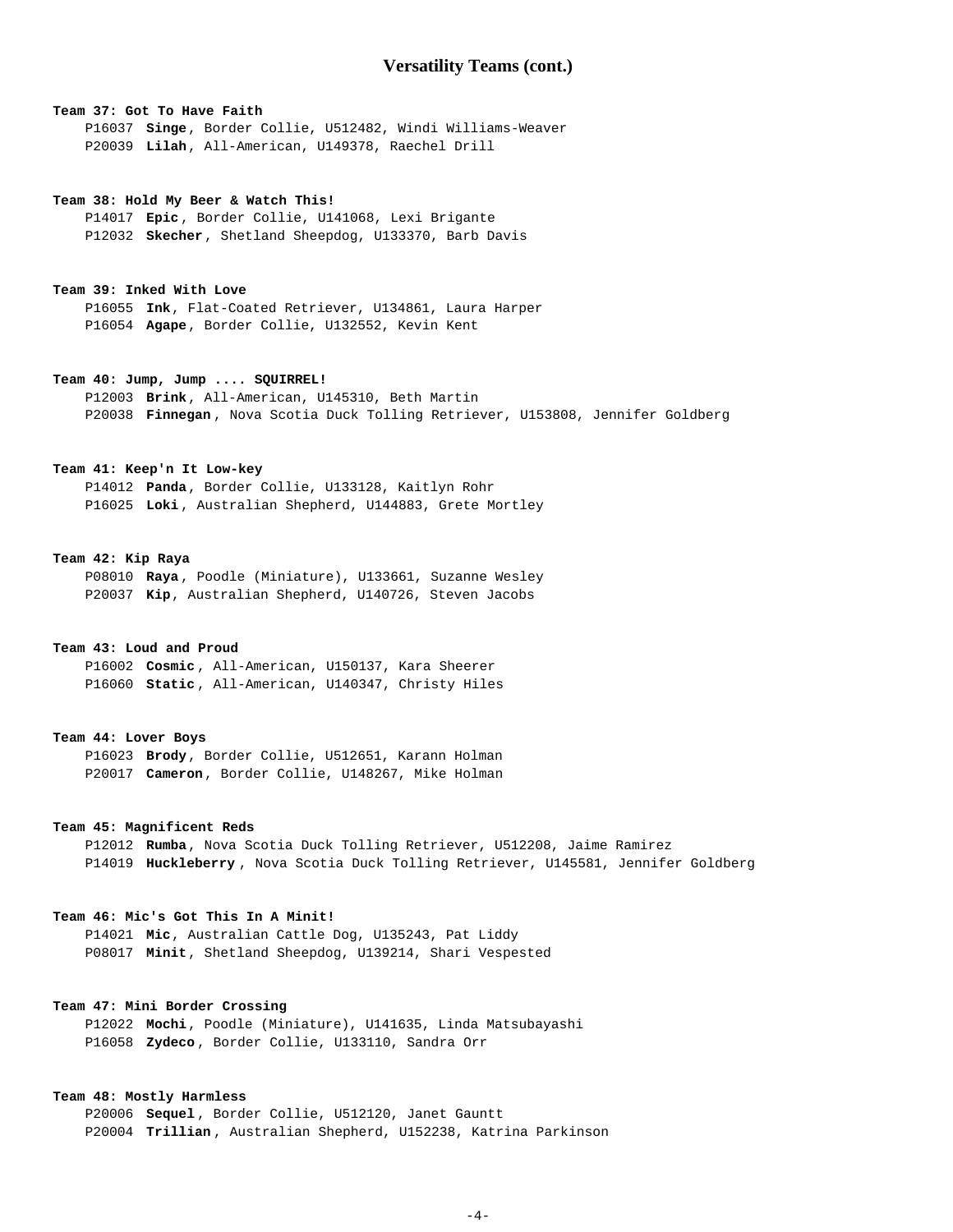### **Team 49: Neo's Livin' On The Edge**

 P14041 **Edge** , Border Collie, U136261, Pamela Fish P16001 **Neo**, Border Collie, U136263, Susan Rolek

#### **Team 50: Old Boys Are The Best Boys**

 P20047 **Kobe** , Border Collie, U144152, Ed McCray P14008 **Hype** , All-American, U144438, Anna Blanton

### **Team 51: Pair Of Jax FTW**

 P08009 **Jax**, Pembroke Welsh Corgi, U152746, Loni Cummings P08002 **Buster** , Jack Russell Terrier, U147127, Roger Ly

# **Team 52: Parking Violation**

 P20005 **Motive** , All-American, U155009, Lizzie Colville P08027 **Parker** , Yorkshire Terrier, U812675, Laura Erich

### **Team 53: Penatomic**

 P20013 **Penny**, All-American, U138849, Mandy Kleiman P20007 **Atom** , Border Collie, U138684, Shane Gant

### **Team 54: Pippin Hawk**

 P20019 **Hawk** , Border Collie, U136676, Loret Bartol P20008 **Pippin** , Border Collie, U134721, Lisa Polazzi

## **Team 55: Pony Express**

 P20026 **Vette**, Border Collie, U137509, Sangie Brooks P20034 **Skillz** , Border Collie, U138233, Jody Lolich

#### **Team 56: Q.E.D.**

 P20009 **Quid** , Border Collie, U136674, Barbara Miller P14031 **Ellie**, Border Collie, U134067, Krysta Barnhart

## **Team 57: Ragin' Cin**

 P20048 **Cinder** , Labrador Retriever, U150788, Terry Elison P20020 **Courageous** , Labrador Retriever, U149292, Chris Ciardelli

## **Team 58: Ridley Slips The Tach-le**

 P14039 **Tach** , Border Staffy, U146261, Kathy Clement P20045 **Ridley** , Border Collie, U148211, Sara Aubois

## **Team 59: Rott 'n' Retriever**

 P20050 **Pit**, Golden Retriever, U149335, Al Lamphere P16012 **Garnet** , Rottweiler, R811209, Paula Miloglav-Recco

## **Team 60: Roxie & Spice Go The Distance With Moxie!**

 P16008 **Roxie**, Border Collie, U154904, Brooke Robey P14016 **Spice C**, Border Collie, U144047, Michelle Check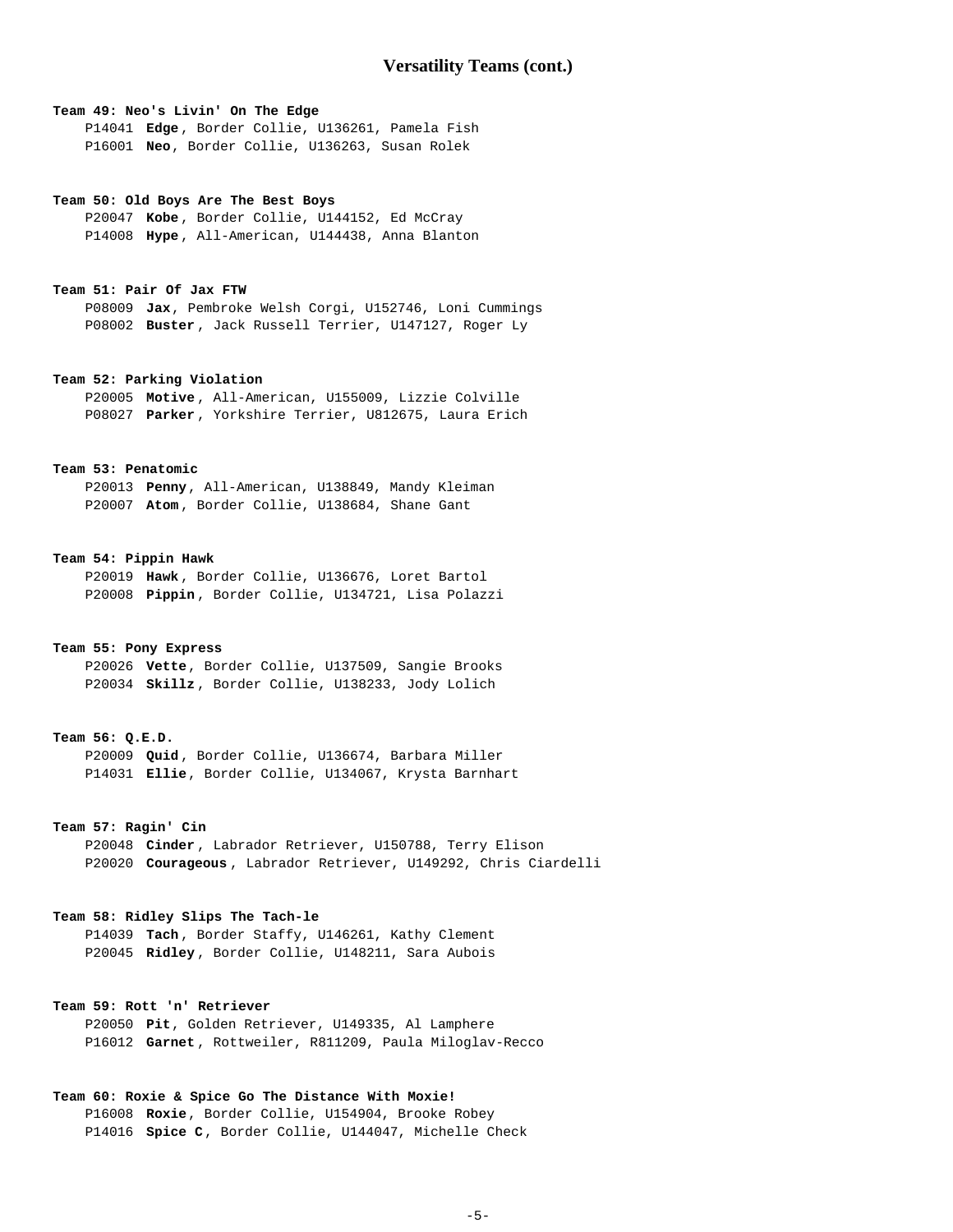## **Team 61: Royal Pains**

 P20016 **Duke** , Australian Shepherd, U151559, Bradley Kimmel P20049 **Sizzle** , Border Collie, U145759, Ashley Castro

#### **Team 62: SHINE Like A ROCKSTAR!!!**

 P16050 **Shiny**, Border Collie, U149254, Sheyla Gutierrez P16003 **Jovi** , Border Collie, U140720, Sharon Gutierrez

#### **Team 63: Sisters From Another Mister**

 P20051 **River**, Border Collie, U152863, Katie Routh P20040 **Envy** , Border Collie, U146466, April Laslie

## **Team 64: Special Sharp Shooters**

 P14009 **Sabrina**, Border Collie, U146949, Jessica Sabraski P16026 **Trigger**, Border Collie, U135725, Shelley Nichols

## **Team 65: Spittin' In The Wind**

 P14038 **Skoal**, Australian Cattle Dog, U135681, Martine Kopka P14023 **Blizzard** , Border Collie, U137316, Catherine Laria

### **Team 66: Sprite Trace**

 P14040 **Trace**, Shetland Sheepdog, U138336, Alison Giecek P16056 **Sprite** , Border Collie, U134900, Shelly Vandevens

## **Team 67: Stinkin' B**

 P16040 **Tinker** , Border Collie, U149808, Janey Bell P14010 **Sydney** , Border Collie, U136733, Grete Mortley

#### **Team 68: Stun The Monkey**

 P12013 **Monk** , Canardly, U140870, Amber Abbott P08008 **Stunner**, Papillon, U142957, Daneen Fox

## **Team 69: Sweet And Sassy Bitches**

 P12005 **Sweets** , Shetland Sheepdog, U138685, Shane Gant P12018 **Bella**, Shetland Sheepdog, U149330, Lydia Carnes

# **Team 70: Swinging With Jed**

 P08006 **Swinger**, Papillon, U140009, Allison Davisson P16030 **Jed**, Border Collie, U138857, Sandy Cody

## **Team 71: Team Firewater**

 P14007 **Tillie** , All-American, U809979, Julie Mahaney P20003 **Ocean**, Rottweiler, U143369, Cristin Larson

## **Team 72: The Brodeo Clowns**

 P16053 **Punch**, Border Collie, U142602, Brett Duke P16059 **Trek** , Border Collie, U139540, Lauri Duke